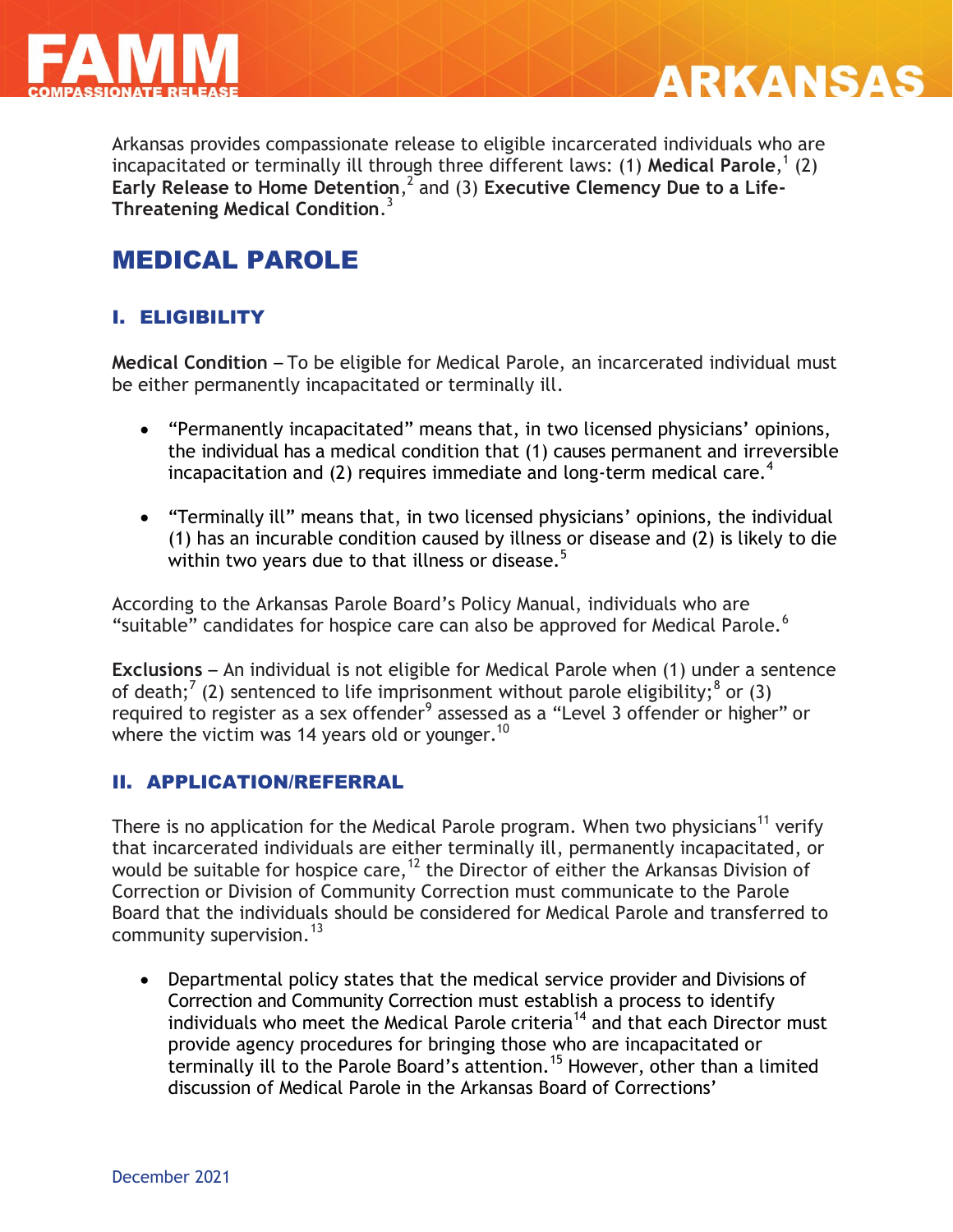Administrative Rule 850, there are no publicly available policies or procedures on Medical Parole.

## III. DOCUMENTATION AND ASSESSMENT

**Medical Information: Parole Board** – The only information provided on the assessment process is that upon receiving communication that an incarcerated person potentially meets the Medical Parole criteria, the Parole Board must gather all relevant information it needs to decide whether the individual is eligible.<sup>16</sup>

## IV. DECISION-MAKING PROCESS

**Decision-Maker** – The Arkansas Parole Board makes the final decision in Medical Parole cases.

**Decision-Making Process** – The decision-making process is unclear because the Medical Parole statute and agency rules provide little information. The Parole Board rules do not state whether the general parole guidelines apply to Medical Parole cases.

- Hearings The Parole Board Manual states that the Board will conduct an "open meeting" for each eligible parole candidate<sup>17</sup> but then says that "all hearings will be conducted in privacy" and are closed to the public.<sup>18</sup> A single member can conduct an initial case review, but the entire Parole Board must review all cases prior to final decisions.<sup>19</sup>
- Decision Factors If the Parole Board is satisfied that the facts show that the incarcerated individual's medical condition is such that there is no threat to public safety, it can approve release on Medical Parole and immediately transfer the person to community supervision. $^{20}$
- Victim Input Under the general parole rules, the Parole Board usually permits victims to present a written statement at a "victim impact hearing."<sup>21</sup> It is not clear whether this applies in Medical Parole cases.

**Conditions and Prerelease Planning** – With the help of Division of Correction staff, including medical and mental health personnel, the Parole Board is directed to generate a release plan that addresses the incarcerated individual's medical and/or mental health needs.<sup>22</sup> The Parole Board Manual includes the following additional details on "discharge planning," although it is unclear whether those apply to Medical Parole:

 The Parole Board carries out "a coordinated program of discharge planning" to ensure "effective and efficient reentry" of an individual who is being paroled. At least 120 days before a person's anticipated release date, the Parole Board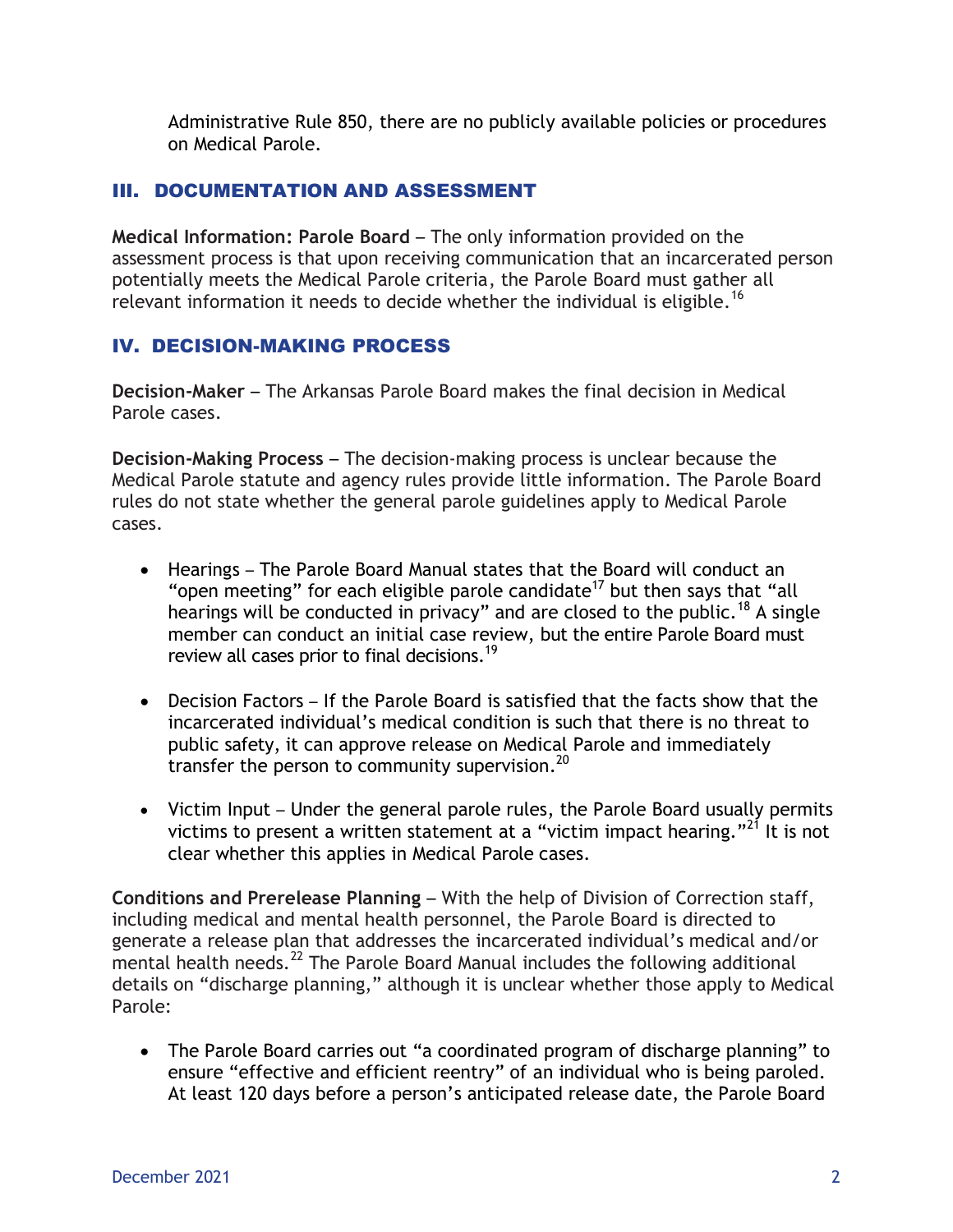will work with the Divisions of Correction and Community Correction<sup>23</sup> to complete a prerelease assessment and reentry plan.

- o Note that 120 days may be too long for many individuals who are terminally ill, so this guidance may not be applicable to some Medical Parole requests. However, it indicates that the Parole Board is generally responsible for discharge planning.
- The Parole Board chair designates one or more Board members or support staff to monitor the process and ensure that all required programs and release conditions are part of the reentry plan. $^{24}$

## V. POST-DECISION

**Supervision** – The Division of Community Correction supervises individuals released on parole, including Medical Parole.<sup>25</sup>

**Revocation/Termination** – The Parole Board can revoke Medical Parole if the individual's medical condition improves and no longer meets the eligibility criteria.<sup>26</sup>

## VI. REPORTING/STATISTICS

The Parole Board is directed to file a monthly report to the chairs of the Arkansas State Legislature's House and Senate Judiciary Committees, the Legislative Council, the Parole Board of Corrections, the Governor's Office, and the Commission on Disparity in Sentencing.<sup>27</sup> However, there is no specific guidance on tracking Medical Parole cases, and the Parole Board's annual reports do not reference Medical Parole.

 The Parole Board did not respond to FAMM's request for information on the number of individuals granted Medical Parole.

# EARLY RELEASE TO HOME DETENTION

Under Arkansas law, eligible incarcerated individuals may also be considered for Early Release to Home Detention and a transfer to parole supervision if they are permanently incapacitated, terminally ill, or suitable for hospice care.<sup>28</sup> However, the relevant statute and policy guidance include only limited information on this program.

## I. ELIGIBILITY

**Medical Condition** – To be eligible for Early Release to Home Detention, an individual must meet at least one of the following definitions: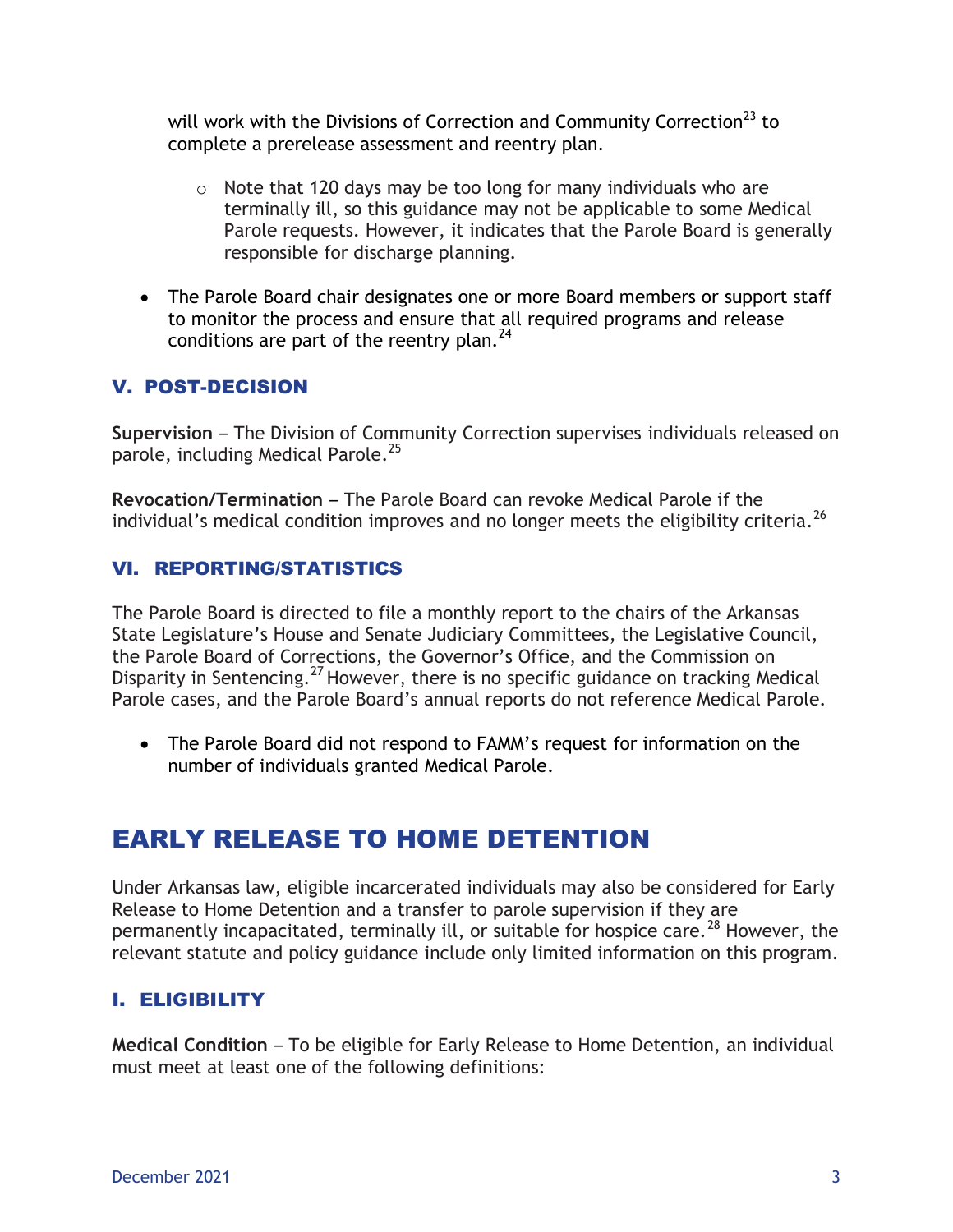- "Permanently incapacitated," meaning that the incarcerated individual has a medical condition causing permanent and irreversible incapacitation that requires immediate and long-term care; $^{29}$
- "Terminally ill," meaning that the individual has an incurable condition caused by illness or disease that is likely to cause death within two years; $30$  or
- "Suitable for hospice care,<sup>31</sup> meaning that the individual has a condition that would benefit from hospice care. Arkansas law defines hospice care as an "autonomous, centrally administered, medically directed, coordinated program providing a continuum of home, outpatient, and homelike inpatient care…which employs an interdisciplinary team to assist in providing palliative and supportive care to meet the special needs arising out of the physical, emotional, spiritual, social, and economic stresses that are experienced during the final stages of illness and during dying and bereavement." $^{32}$

**Exclusions** – Incarcerated individuals serving life sentences without parole are not eligible for Early Release to Home Detention.<sup>33</sup>

## II. APPLICATION/REFERRAL

There is no application for Early Release to Home Detention. To start the process, the Department's medical personnel refer individuals who meet the eligibility criteria to the Parole Board for consideration.<sup>34</sup>

## III. DOCUMENTATION AND ASSESSMENT

A Division of Correction or Community Correction physician and a consulting physician must document the individual's medical condition and then communicate that to the Arkansas Parole Board.<sup>35</sup> No other information is provided on the assessment process.

## IV. DECISION-MAKING PROCESS

**Decision-Maker** – The Arkansas Parole Board makes the final decision to grant Early Release to Home Detention.<sup>36</sup>

**Hearing/Decision Factors** – There is no publicly available information on how the Parole Board makes decisions to grant Early Release to Home Detention due to an individual's physical incapacitation, terminal illness, or suitability for hospice care. Note that the Arkansas statutes say that the Arkansas Board of Corrections will establish policy and procedures for the home detention program, including program criteria, terms, and conditions of release; $37$  however, none of the publicly available documents reflect the existence of any such policy or procedures.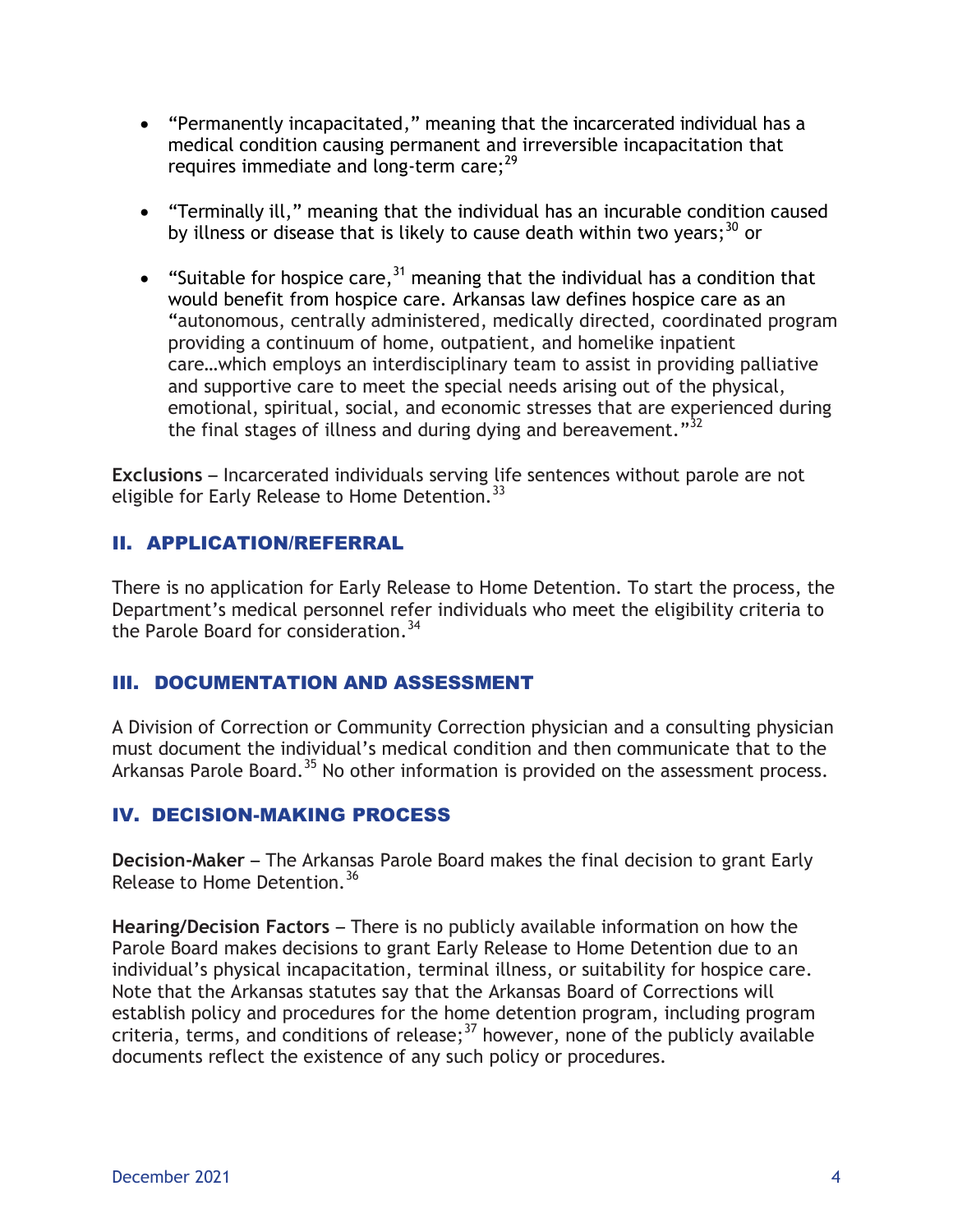**Conditions** – An individual granted Early Release to Home Detention may be released to the care of family members or friends or to a facility, subject to Parole Board approval.<sup>38</sup>

## V. POST-DECISION

**Supervision** – The statute provides a definition of electronic monitoring devices but then does not actually use the term again. Given the inclusion of the definition, it is assumed that individuals who are granted Early Release to Home Detention must wear such a device.  $39$ 

 An approved electronic monitoring or supervising device is defined as "an electronic device approved by the Arkansas Board of Corrections that meets the minimum Federal Communications Commission regulations and requirements and that utilizes available technology that is able to track and monitor a person's location."<sup>40</sup>

**Term** – The Home Detention term does not exceed the maximum number of years of imprisonment or supervision to which incarcerated individuals were sentenced.<sup>41</sup> Note that the length of time individuals participate in Home Detention is credited against their sentence  $42$ 

**Revocation/Termination** – Individuals released to Home Detention who improve to the point where they are no longer terminally ill, incapacitated, or suitable for hospice care are returned to custody and reconsidered for parole.<sup>43</sup>

## VI. REPORTING/STATISTICS

The annual reports issued by the Arkansas Division of Correction, Division of Community Correction, and Parole Board do not include any statistics on the number of individuals granted Early Release to Home Detention on the basis of incapacitating medical conditions, terminal illnesses, or suitability for hospice care. None of those agencies answered FAMM's requests for information on the number of individuals released in 2019 and 2020.

# EXECUTIVE CLEMENCY DUE TO A LIFE-THREATENING MEDICAL CONDITION

Under the Executive Clemency rules, the Arkansas Governor can commute an incarcerated individual's sentence,  $4\overline{4}$  and a "life-threatening" medical condition is listed as an appropriate reason for such a commutation.<sup>45</sup>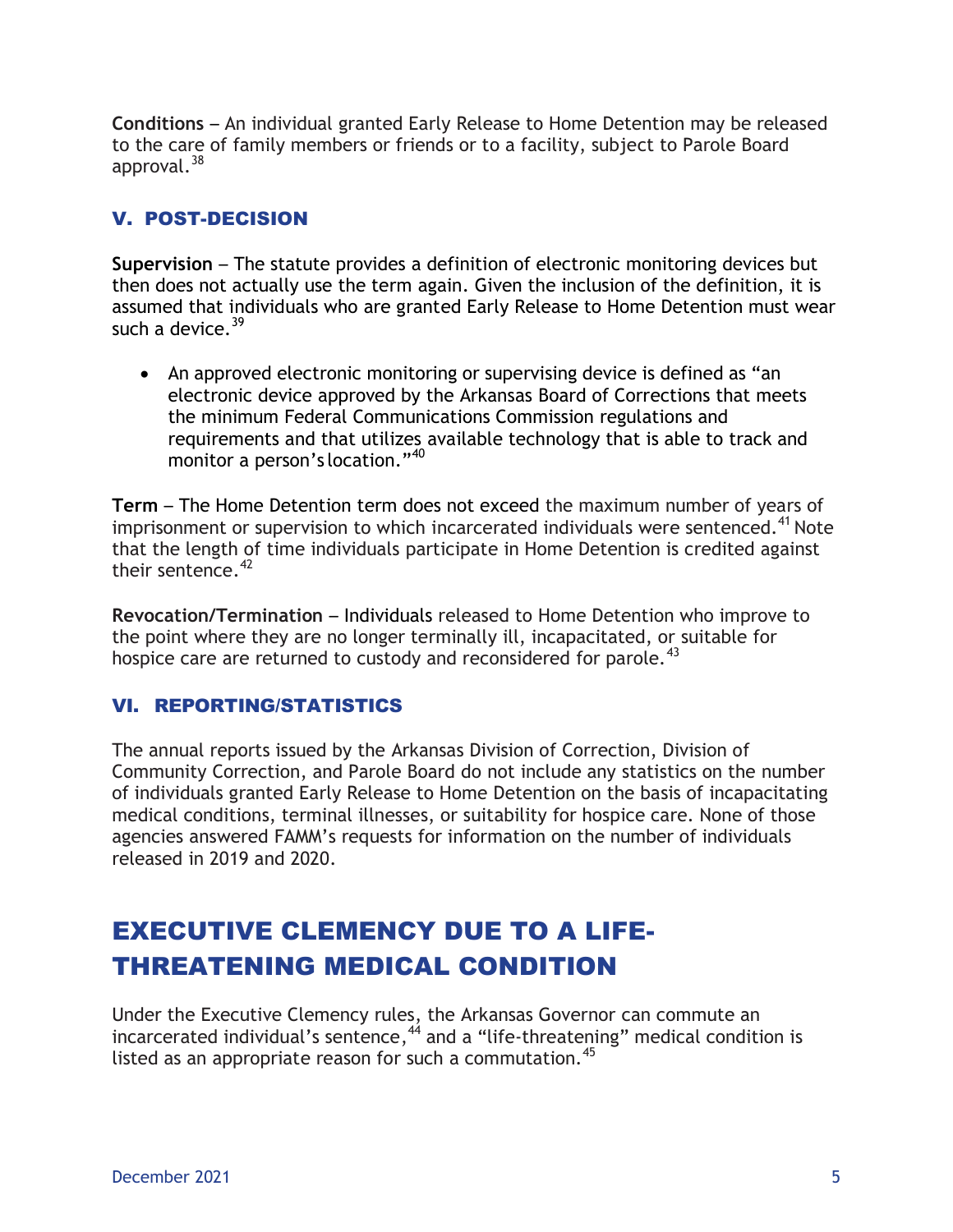## I. ELIGIBILITY

**Medical Condition** – Although a life-threatening medical condition can be the basis of a Clemency/Commutation application, no definition of "life-threatening" is provided.

**Exclusions** – The Executive Clemency statute and regulations do not list any incarcerated individuals as ineligible for consideration.  $46$ 

## II. APPLICATION/REFERRAL

**Applications** – Incarcerated individuals applying for Executive Clemency must submit a "Commutation (Time Cut) Application"<sup>47</sup> through their Institutional Release Officers (IROs).<sup>48</sup> They must sign the applications "under oath"<sup>49</sup> and include a certified copy of their original judgment and commitment order.<sup>50</sup>

- The form requires that individuals applying on the basis of health must attach a statement explaining their life-threatening conditions.<sup>51</sup>
- Individuals must provide medical information releases so that the Arkansas Parole Board can view their medical records.<sup>52</sup>

All Executive Clemency applications are referred to the Parole Board for investigation.<sup>53</sup>

### III. DOCUMENTATION AND ASSESSMENT

**Investigation: Parole** – The Parole Board is responsible for investigating each Executive Clemency request.<sup>54</sup>

- Subpoenas The Parole Board chair, or a designee, has the power to subpoena witnesses to appear, testify, and bring any relevant records and documents before the Parole Board.<sup>55</sup>
- Recommendations
	- o The Parole Board must solicit the written or oral recommendations of the committing court, prosecuting attorney, and sheriff of the county where the individual was sentenced.<sup>56</sup>
	- $\circ$  Before considering clemency applications from individuals who have committed certain felonies,  $57$  the Parole Board must notify victims (or their relatives) if they have filed a notice request with the prosecuting attorney. When the Parole Board provides such notice, it must solicit their written or oral recommendations regarding granting Executive Clemency.<sup>58</sup>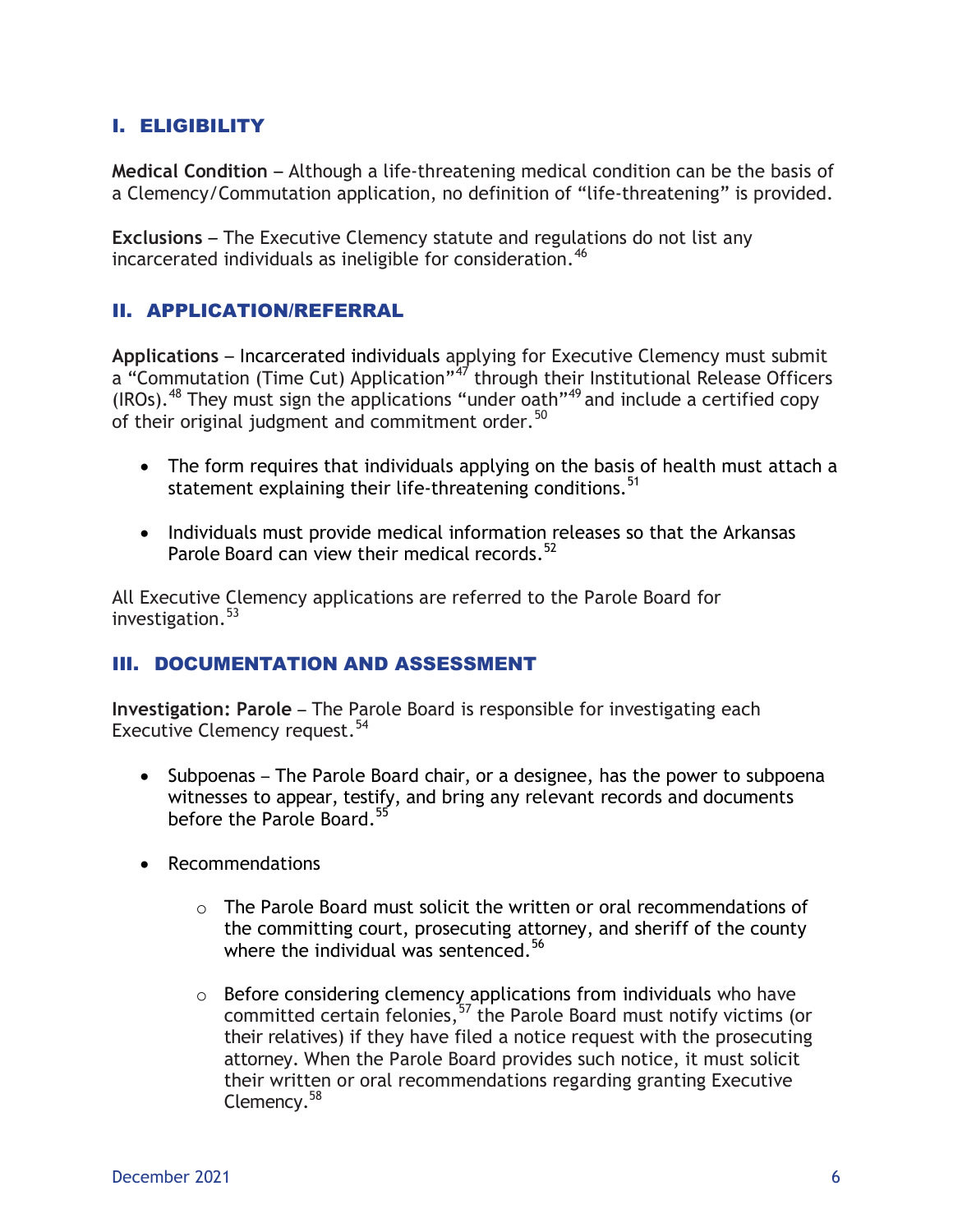$\circ$  Note that the recommendations from the above parties are not binding upon the Parole Board in advising the Governor whether to grant Executive Clemency.<sup>59</sup>

**Review and Recommendation: Parole Board**

- Screening and Vote At least five Parole Board members individually review each clemency application.<sup>60</sup> Each member then votes to (1) recommend that the application is with or without merit or (2) schedule a hearing before the Parole Board.<sup>61</sup> Five affirmative votes are required to issue a recommendation or schedule a hearing.
- Hearing When the Parole Board decides to hold a hearing, it must notify the victim, or victim's relatives, of the hearing date, time, and place at least 30 days before it is held. <sup>62</sup>
	- o The individual applying for Executive Clemency may be accompanied by "supporters," including an attorney, when appearing before the Parole  $B\text{oard.}^{63}$
	- o The Parole Board considers the statements of the incarcerated individual and anyone speaking on the individual's behalf, the person's correctional institution files, law enforcement and presentence reports, and any documents presented by the individual or other "interested persons," including the victim or victim's relatives.<sup>64</sup>
	- $\circ$  On the basis of all the information presented, the Parole Board votes to recommend that (1) an individual's application for Executive Clemency is "with merit" or (2) the individual's application is "without merit."<sup>65</sup> If the Parole Board recommends that the application is with merit, it can specify the nature and terms of the commutation.<sup>66</sup>

**Submission to Governor: Parole Board** – The Parole Board submits all Executive Clemency applications to the Governor along with its investigation report, nonbinding recommendation, and any other information it has about the incarcerated individual being considered.<sup>67</sup>

• Notice – At least 30 days before submitting an Executive Clemency recommendation to the Governor, the Parole Board must issue a public notice of its intention to make such a recommendation and send a notice to the circuit judge who presided over the individual's trial, the prosecuting attorney, the sheriff of the county in which the individual was convicted, and – if applicable – to the victim or victim's relatives. $68$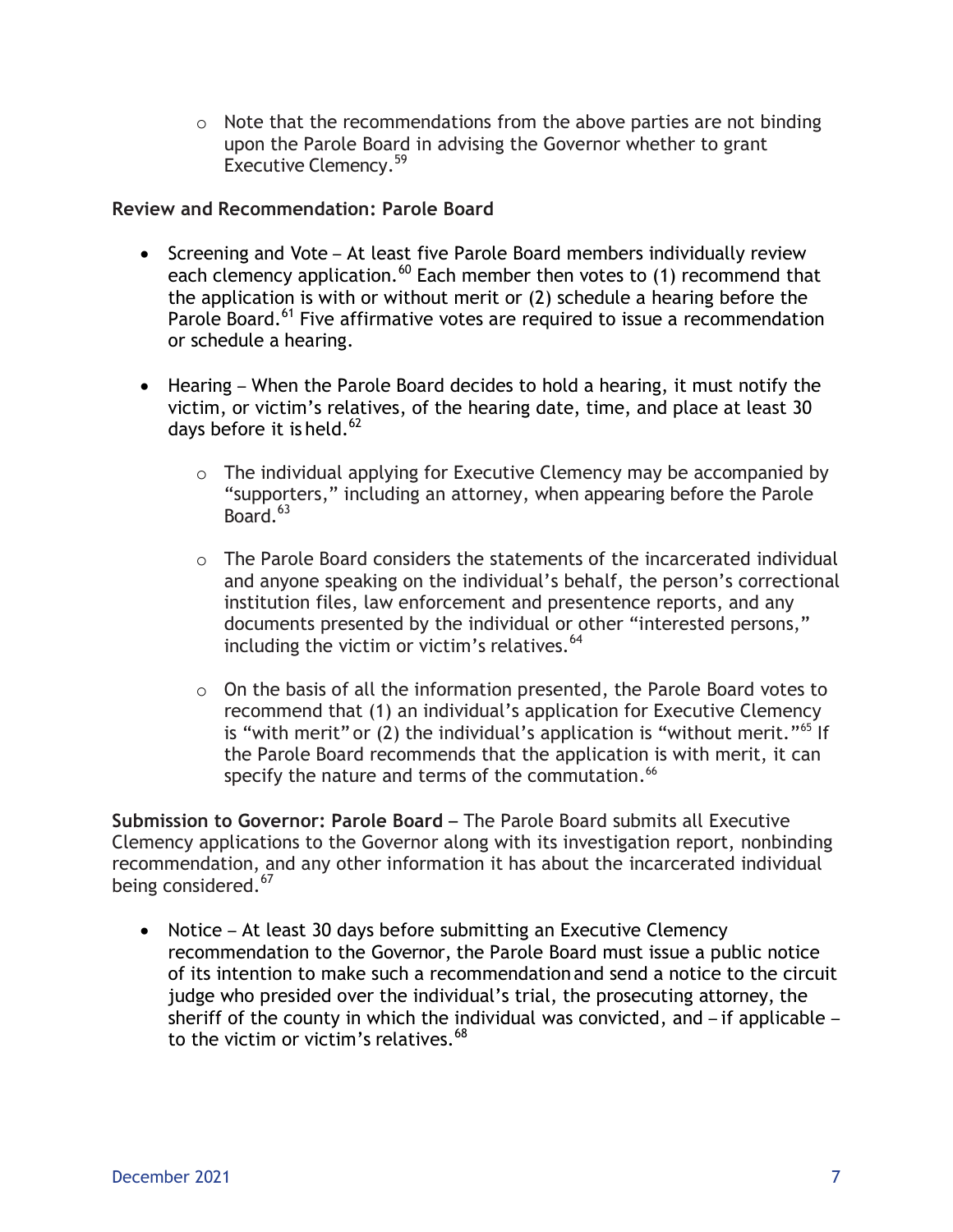## IV. DECISION-MAKING PROCESS

**Decision-Maker** – The Governor makes the final decision to grant Executive Clemency.

**Written Order** – If the Governor grants Executive Clemency, the reasons for granting the application are put in a written order and copies are filed with the Arkansas Senate and House of Representatives.<sup>69</sup>

 If the Governor does **not** grant the application for clemency within 240 days of receiving the Parole Board's recommendation, the application is considered denied.<sup>70</sup> If the Governor grants the application after the 240-day period, it is considered "null and void."<sup>71</sup>

**Notice of the Decision – At least 30 days before granting Executive Clemency, the** Governor must file with the Secretary of State a notice of intention to grant the application.<sup>72</sup> The Governor also directs the Division of Correction to send a notice of intention to the judge, prosecuting attorney, and sheriff of the county in which the individual was convicted and, if applicable, to the victim or victim's relatives.<sup>73</sup>

## V. POST-DECISION

**Appeals and Denials** – An individual applying for Executive Clemency cannot appeal either the Parole Board's recommendation or the Governor's decision.<sup>74</sup>

- If the Governor denies an incarcerated person's request for Executive Clemency in writing, the individual is generally not eligible to submit a new application for another four to eight years, depending on the sentence being served.<sup>75</sup> Note, however, that for applications considered denied because the Governor did not make a decision within 240 days of receiving the Parole Board's recommendation,  $^{76}$  individuals may immediately file a new application for Executive Clemency.<sup>77</sup>
- If it has been at least 12 months after the filing date of a denied application **and** the individual's physical or mental health has "substantially deteriorated," the Parole Board can waive the waiting period for filing a new application.<sup>78</sup>

## VI. REPORTING/STATISTICS

The Governor's office publishes a monthly press release on the number of individuals granted Executive Clemency. However, there is no cumulative information stating how many individuals have been granted clemency based on life-threatening medical conditions.<sup>79</sup>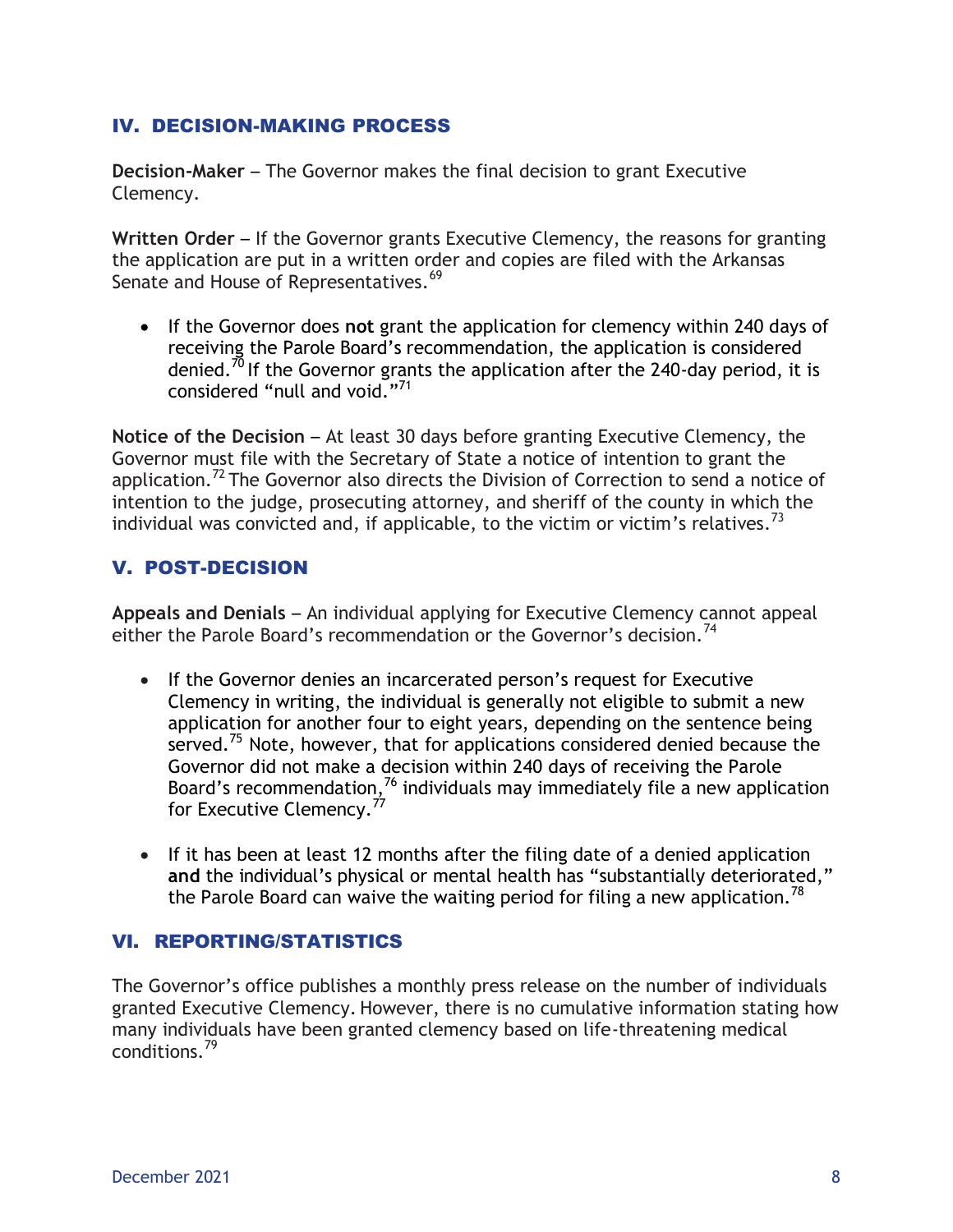## ARKANSAS COMPASSIONATE RELEASE PRIMARY LEGAL SOURCES

## MEDICAL PAROLE

#### **Statute**

Arkansas Code, § 12-29-404 (2020), available through the Arkansas State Legislature, [https://advance.lexis.com/container?config=00JAA3ZTU0NTIzYy0zZDEyLTRhYmQtYmRmMS1iMWIxNDg](https://advance.lexis.com/container?config=00JAA3ZTU0NTIzYy0zZDEyLTRhYmQtYmRmMS1iMWIxNDgxYWMxZTQKAFBvZENhdGFsb2cubRW4ifTiwi5vLw6cI1uX&crid=ce030cbf-89da-41d1-a255-09c5604d7ada) [xYWMxZTQKAFBvZENhdGFsb2cubRW4ifTiwi5vLw6cI1uX&crid=ce030cbf-89da-41d1-a255-09c5604d7ada.](https://advance.lexis.com/container?config=00JAA3ZTU0NTIzYy0zZDEyLTRhYmQtYmRmMS1iMWIxNDgxYWMxZTQKAFBvZENhdGFsb2cubRW4ifTiwi5vLw6cI1uX&crid=ce030cbf-89da-41d1-a255-09c5604d7ada)

#### **Agency Policy**

Arkansas Parole Board, Policy Manual (2015), § 2.16, [https://www.sos.arkansas.gov/uploads/rulesRegs/Arkansas%20Register/2015/oct2015/158.00.15-](https://www.sos.arkansas.gov/uploads/rulesRegs/Arkansas%20Register/2015/oct2015/158.00.15-001E.pdf) [001E.pdf.](https://www.sos.arkansas.gov/uploads/rulesRegs/Arkansas%20Register/2015/oct2015/158.00.15-001E.pdf)

Arkansas Board of Corrections, Administrative Rule 850 (2013), [https://doc.arkansas.gov/wp](https://doc.arkansas.gov/wp-content/uploads/2020/09/AR_0850_Terminal_Illness_or_Permanent_Incapacition.pdf)[content/uploads/2020/09/AR\\_0850\\_Terminal\\_Illness\\_or\\_Permanent\\_Incapacition.pdf.](https://doc.arkansas.gov/wp-content/uploads/2020/09/AR_0850_Terminal_Illness_or_Permanent_Incapacition.pdf)

## EARLY RELEASE TO HOME DETENTION

#### **Statute**

Arkansas Code, § 16-93-708 (2020), available through the Arkansas State Legislature, [https://advance.lexis.com/container?config=00JAA3ZTU0NTIzYy0zZDEyLTRhYmQtYmRmMS1iMWIxNDg](https://advance.lexis.com/container?config=00JAA3ZTU0NTIzYy0zZDEyLTRhYmQtYmRmMS1iMWIxNDgxYWMxZTQKAFBvZENhdGFsb2cubRW4ifTiwi5vLw6cI1uX&crid=ce030cbf-89da-41d1-a255-09c5604d7ada) [xYWMxZTQKAFBvZENhdGFsb2cubRW4ifTiwi5vLw6cI1uX&crid=ce030cbf-89da-41d1-a255-09c5604d7ada.](https://advance.lexis.com/container?config=00JAA3ZTU0NTIzYy0zZDEyLTRhYmQtYmRmMS1iMWIxNDgxYWMxZTQKAFBvZENhdGFsb2cubRW4ifTiwi5vLw6cI1uX&crid=ce030cbf-89da-41d1-a255-09c5604d7ada)

## EXECUTIVE CLEMENCY DUE TO A LIFE-THREATENING MEDICAL CONDITION

#### **Statute**

Arkansas Code, §§ 16-93-204 and 16-93-207 (2020), available through the Arkansas State Legislature,

[https://advance.lexis.com/container?config=00JAA3ZTU0NTIzYy0zZDEyLTRhYmQtYmRmMS1iMWIx](https://advance.lexis.com/container?config=00JAA3ZTU0NTIzYy0zZDEyLTRhYmQtYmRmMS1iMWIxNDgxYWMxZTQKAFBvZENhdGFsb2cubRW4ifTiwi5vLw6cI1uX&crid=ce030cbf-89da-41d1-a255-09c5604d7ada) [NDgxYWMxZTQKAFBvZENhdGFsb2cubRW4ifTiwi5vLw6cI1uX&crid=ce030cbf-89da-41d1-a255-](https://advance.lexis.com/container?config=00JAA3ZTU0NTIzYy0zZDEyLTRhYmQtYmRmMS1iMWIxNDgxYWMxZTQKAFBvZENhdGFsb2cubRW4ifTiwi5vLw6cI1uX&crid=ce030cbf-89da-41d1-a255-09c5604d7ada) [09c5604d7ada.](https://advance.lexis.com/container?config=00JAA3ZTU0NTIzYy0zZDEyLTRhYmQtYmRmMS1iMWIxNDgxYWMxZTQKAFBvZENhdGFsb2cubRW4ifTiwi5vLw6cI1uX&crid=ce030cbf-89da-41d1-a255-09c5604d7ada)

#### **Agency Policy**

Arkansas Parole Board, Policy Manual (2015), § 4.3, [https://www.sos.arkansas.gov/uploads/rulesRegs/Arkansas%20Register/2015/oct2015/158.00.15-](https://www.sos.arkansas.gov/uploads/rulesRegs/Arkansas%20Register/2015/oct2015/158.00.15-001E.pdf) [001E.pdf.](https://www.sos.arkansas.gov/uploads/rulesRegs/Arkansas%20Register/2015/oct2015/158.00.15-001E.pdf)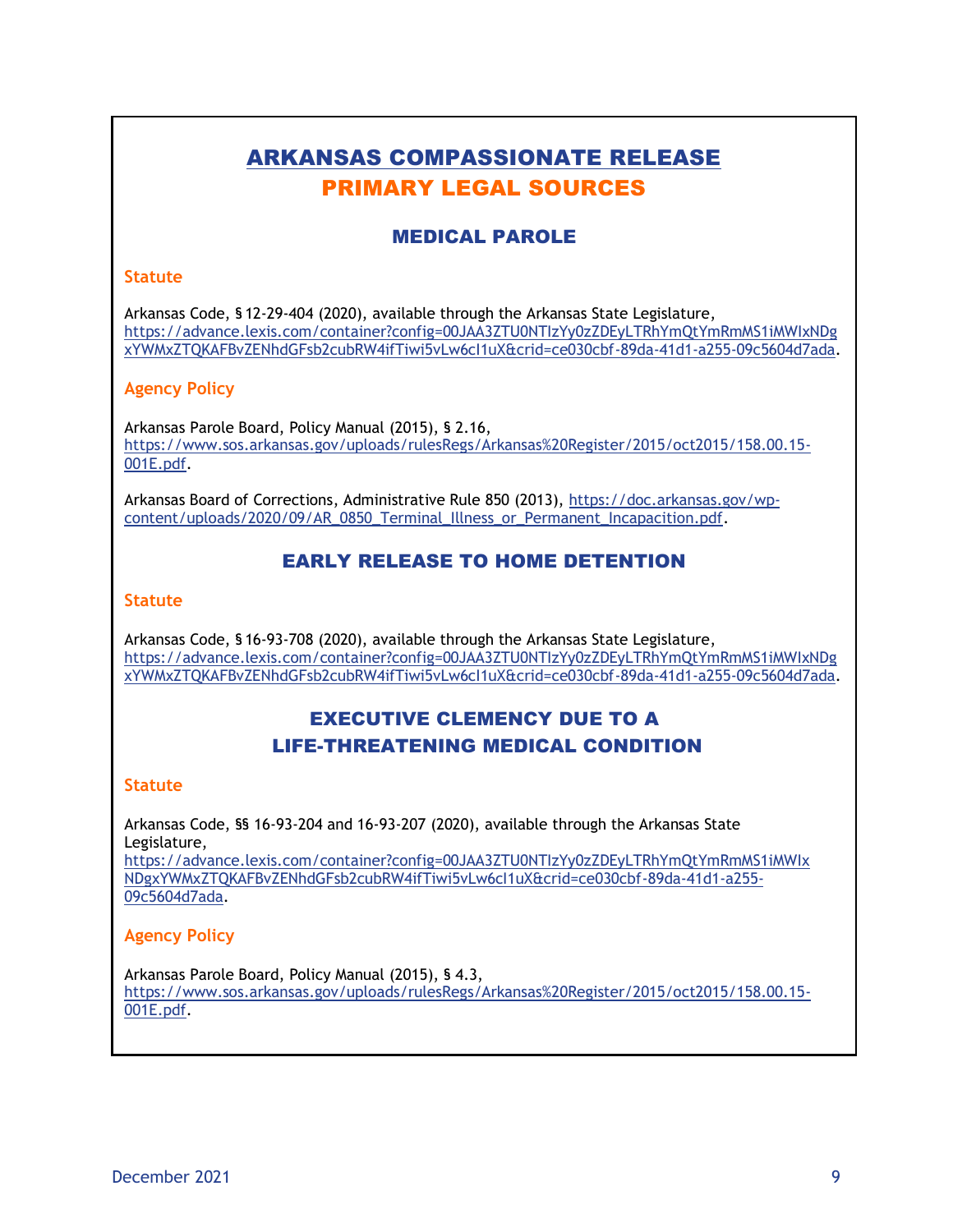# NOTES

\* *Id. means see prior note.*

<sup>1</sup> Ark. Code Ann. § 12-29-404; Arkansas Parole Board of Corrections Administrative Rule 850 (Corrections AR 850); Arkansas Parole Board Policy Manual (Parole Board Manual), § 2.16.

2 Ark. Code Ann. § 16-93-708.

3 Ark. Code Ann. §§ 16-93-204 and 16-93-207.

<sup>4</sup> Ark. Code Ann. § 12-29-404 (a) (1); Arkansas Parole Board of Corrections AR 850, §§ IV and V; Parole Board Manual, § 2.16.

 $^5$  Ark. Code Ann. at § 12-29-404 (a) (2); Corrections AR 850, §§ IV and V; Parole Board Manual § 2.16.

6 Parole Board Manual § 2.16.

<sup>7</sup> Corrections AR 850, § V (A). Note that this exclusion is listed only in Administrative Rule 850 and is not in the statute.

 $^8$  Id. at § V-B. Incarcerated individuals are also excluded from consideration if they are sentenced "to life imprisonment (sentence not commuted to a term of years by executive clemency pursuant to Ark. Code Ann. § 16-93-601 et seq.)." Id. Again, these exclusions are listed only in Corrections AR 850.

<sup>9</sup> See Sex Offender Registration Act of 1997 (as amended), Ark. Code Ann §§ 12-12-901 through 12-12-920.

 $10$  Ark. Code Ann. § 12-29-404 (d); Corrections AR 850, § V (D); Parole Board Manual at 2.16. Note that the provision regarding the ineligibility of sex offenders is worded differently in each of these three sources.

 $11$  One physician must be an Arkansas Division of Correction physician or Division of Community Correction physician, and the second must be a "consultant physician." Ark. Code Ann. § 12-29-404 (b).

 $12$  Parole Board Manual § 2.16. Note that the reference to hospice care is in the Parole Board Manual but not the statute.

 $13$  Ark. Code Ann. § 12-29-404 (b); Parole Board Manual § 2.16.

<sup>14</sup> Corrections AR 850, § III.

 $15$  Id. at § VI-A.

<sup>16</sup> Ark. Code Ann. at § 12-29-404 (c) (1); Parole Board Manual § 2.16.

<sup>17</sup> Parole Board Manual § 1.

<sup>18</sup> Parole Board Manual § 2.14.

 $19$  Parole Board Manual at § 1.1. General "release hearing" guidelines are also provided in the Parole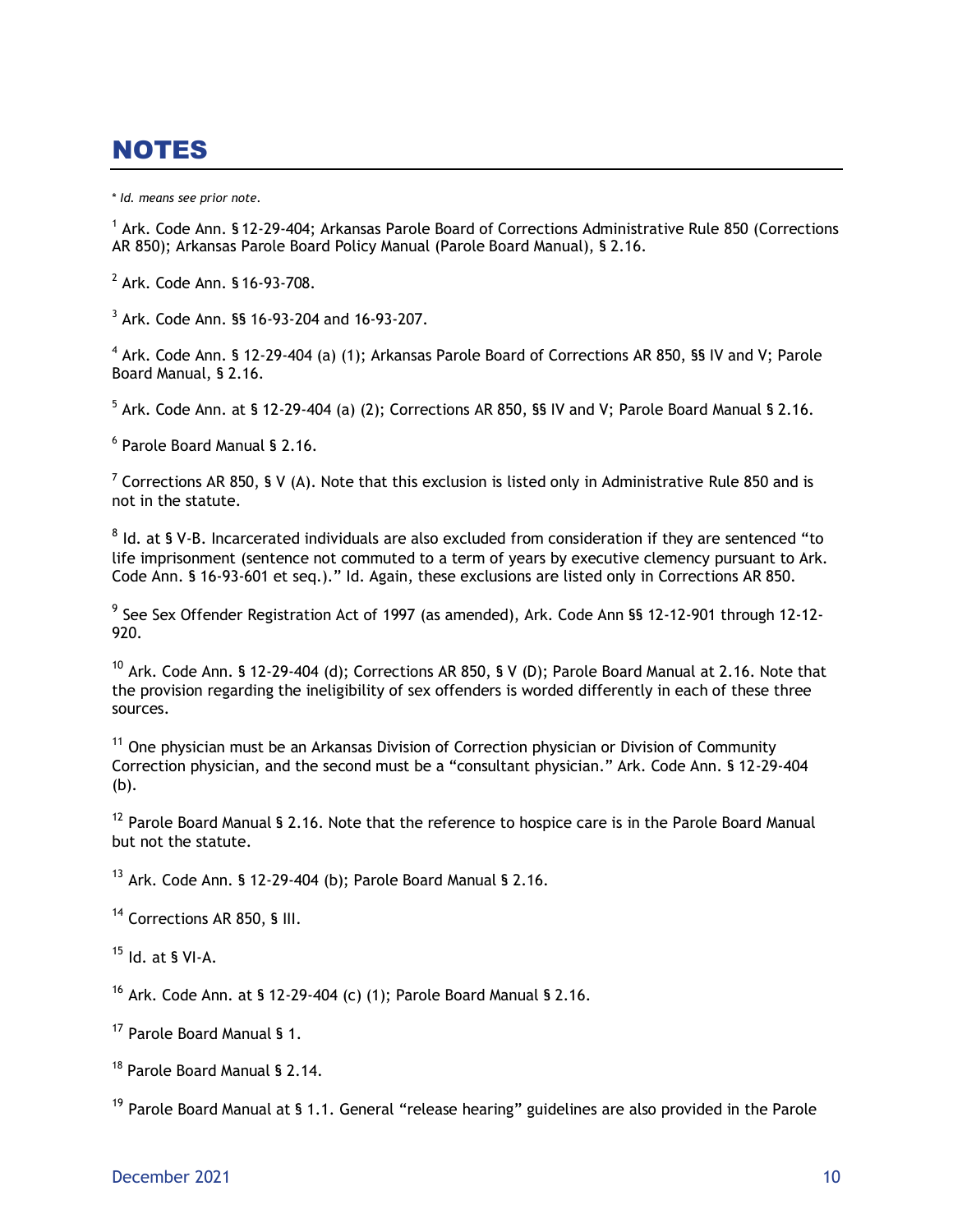Board Manual's §§ 2.11 and 2.14, but there is no reference as to whether these procedures apply to Medical Parole.

 $20$  Ark. Code Ann. § 12-29-404 (c) (2); Parole Board Manual § 2.16.

<sup>21</sup> Parole Board Manual § 2.10.

 $22$  Corrections AR 850, § VI (B).

<sup>23</sup> Note that as of 2019, the Arkansas Department of Corrections includes a Division of Correction and a Division of Community Correction. Although the older policies still refer to "departments," the two are now referred to as divisions.

<sup>24</sup> Parole Board Manual § 2.23.

 $^{25}$  Id. at § 2.1.

 $26$  Ark. Code Ann. § 12-29-404 (e); Parole Board Manual § 2.16. Note that the Parole Board Manual says Medical Parole revocation proceedings follow all the requirements applicable to "regular" parole. Parole Board Manual § 2.16.

<sup>27</sup> Parole Board Manual § 5.14.

 $28$  Ark. Code Ann. § 16-93-708 (b) (1). Note that the statute says the individual "may be incarcerated in a home detention program [emphasis added]." Id. at (b) (1) (A). A later section in the same statute, though, calls it "parole" and not "incarceration": "An inmate...who is released on parole under this section..." Id. at § (d) (2). Whether or not an individual is considered incarcerated can be important for purposes of obtaining health care coverage. Generally individuals who are classified as incarcerated are not eligible for either Medicaid or Medicare; however, individuals on home confinement **may** be eligible for coverage under the Affordable Care Act.

<sup>29</sup> Ark. Code Ann. §§ 16-93-708 (a) (3) and (b) (1) (A).

 $30$  Id.

 $31$  Ark. Code Ann. § 16-93-708 (b) (1) (A).

 $32$  Id. at (a) (2).

 $33$  ld. at (d) (2).

- $34$  Id. at (b) (2).
- $35$  Id. at (b) (1) (B).
- $36$  ld. at (b) (1) and (b) (2).

 $37$  Id. at (b) (2) and (d) (1).

 $38$  Id. at (d) (2).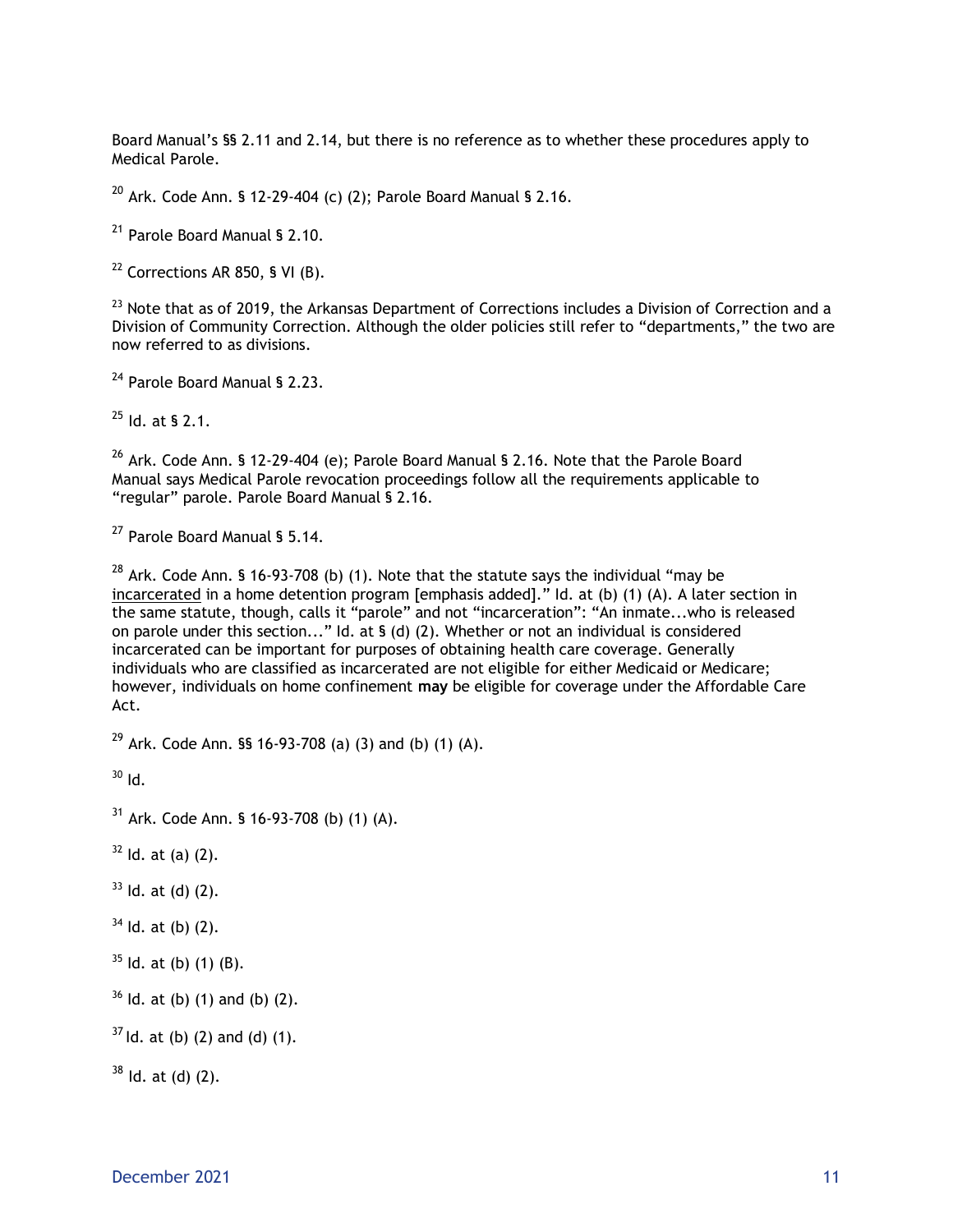<sup>39</sup> Id. See also Arkansas Parole Board of Corrections Administrative Rule 7.12, Electronic Monitoring after 120 Days Served (2013), [https://doc.arkansas.gov/wp-](https://doc.arkansas.gov/wp-content/uploads/2020/09/AR_1317_Electronic_Monitoring.pdf)

[content/uploads/2020/09/AR\\_1317\\_Electronic\\_Monitoring.pdf.](https://doc.arkansas.gov/wp-content/uploads/2020/09/AR_1317_Electronic_Monitoring.pdf) Note that according to this rule, the individuals on Home Detention – not the Division of Community Correction – must pay for all the costs of electronic monitoring.

<sup>40</sup> Ark. Code Ann. § 16-93-708 (a) (1).

<sup>41</sup> Id. at (c) (2) (A).

 $42$  Id. at (c) (2) (B).

 $43$  Id. at (e).

<sup>44</sup> See Ark. Code Ann. §§ 16-93-204 and 16-93-207.

<sup>45</sup> Parole Board Manual § 4.3.

<sup>46</sup> Incarcerated individuals serving sentences for capital murder and other serious felonies who file for Executive Clemency are subject to different notice requirements. Id. at § 4.5.

<sup>47</sup> The Arkansas Parole Board's *Commutation (Time-Cut) Application* is available online at [https://doc.arkansas.gov/wp-content/uploads/2020/09/CommutationApplication021909.pdf.](https://doc.arkansas.gov/wp-content/uploads/2020/09/CommutationApplication021909.pdf)

<sup>48</sup> Parole Board Manual § 4.3.

<sup>49</sup> Ark. Code Ann. § 16-93-204 (a) (1) (A).

 $50$  Id. at (a) (2).

<sup>51</sup> Arkansas Parole Board, *Commutation (Time Cut) Application*, 2.

 $52$  Id.

<sup>53</sup> Ark. Code Ann. § 16-93-204 (a) (3).

 $<sup>54</sup>$  Id. at (b).</sup>

 $55$  Id. at (c).

 $56$  Id. at (d); Parole Board Manual § 4.5.

 $57$  This is done for clemency applications submitted by individuals convicted of capital murder or a Class Y, A, or B felony. See Ark. Code Ann. § 16-93-204 (d) (2) (A).

 $58$  Ark. Code Ann. §§ 16-93-204 (d) (2) (A) and (B); Parole Board Manual § 4.5.

<sup>59</sup> Ark. Code Ann. § 16-93-204 (d) (4). Copies of the recommendations are kept in the Parole Board's file and the incarcerated individual's file. See also § 16-93-204 (d) (3).

<sup>60</sup> Parole Board Manual § 4.6.